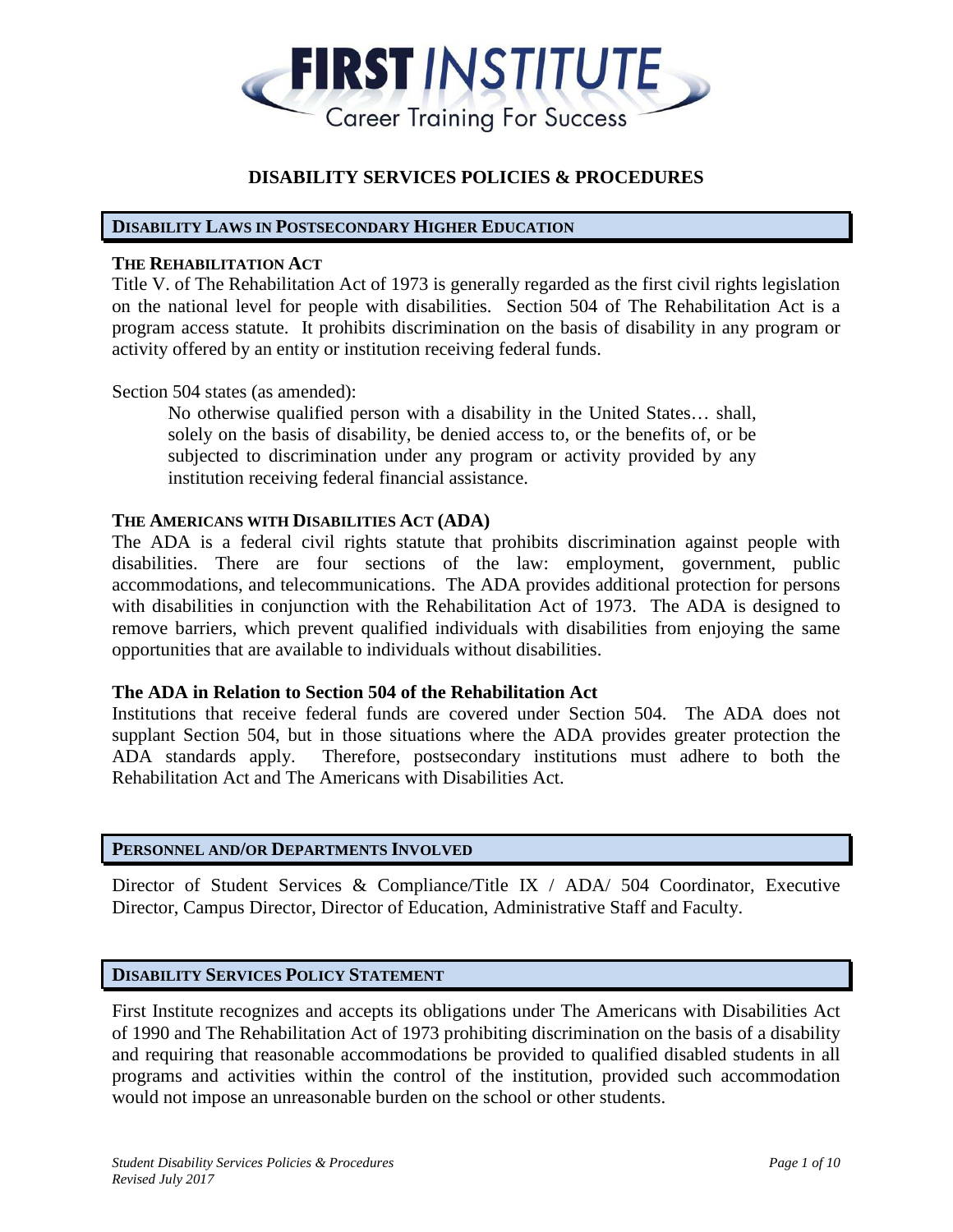

A student is eligible for consideration for accommodations and/or auxiliary aids and services if the student has a disability and the Director of Student Services has met with the student, consulted with the Executive Director and Campus Director, and determined that the functional limitations of the disability require such accommodation, auxiliary aids and/or services.

First Institute is committed to providing reasonable accommodations including auxiliary aids and/or services to qualified individuals with a disability, unless providing such accommodations would result in undue burden or fundamentally alter the nature of the relevant program, benefit or service provided by First Institute. To request auxiliary aids or services, please contact the Director of Student Services. Students should submit requests with supporting documentation at least six weeks prior to the beginning of the first day of classes or as soon as practical.

The Executive Director, Campus Director and the Director of Student Services manage determination of reasonable accommodations and compliance with the ADA and Rehabilitation Act for students jointly. No student shall be retaliated against for seeking accommodation under this policy or for participating in good faith and in a reasonable manner in any review procedures concerning First Institute for its alleged noncompliance with The Americans with Disabilities Act of 1990 or the Rehabilitation Act of 1973.

# **DEFINITION OF DISABILITY**

Section 504 covers qualified students with disabilities who attend schools that meet the ADA's legal definition – those that place substantial limitations on an individual's major life activities. To be protected under Section 504, a student must be determined to:

- (a) have a physical or mental impairment that substantially limits one or more major life activities; or
- (b) have a record of such an impairment; or
- (c) being regarded as having such an impairment.

# **OTHERWISE QUALIFIED APPLICANT**

A student who provides First Institute with sufficient evidence of a disability meeting the standards established by the ADA or Section 504 is eligible for appropriate accommodations and services, provided the student is an otherwise qualified applicant. In order to be considered an otherwise qualified applicant, a student with a disability must be capable, either with or without accommodations, of fulfilling the essential requirements of a program of instruction.

# **DETERMINING APPROPRIATE ACCOMMODATIONS**

Students with disabilities who are seeking accommodations at First Institute should schedule an individual meeting with the Director of Student Services. Once appropriate documentation has been submitted, reasonable and appropriate accommodations will be implemented based on the student's specific disability and the functional impact of the disability on the student's daily activities and academic obligations.

# **DOCUMENTATION REQUIREMENTS**

# **STUDENTS WITH PHYSICAL DISABILITIES**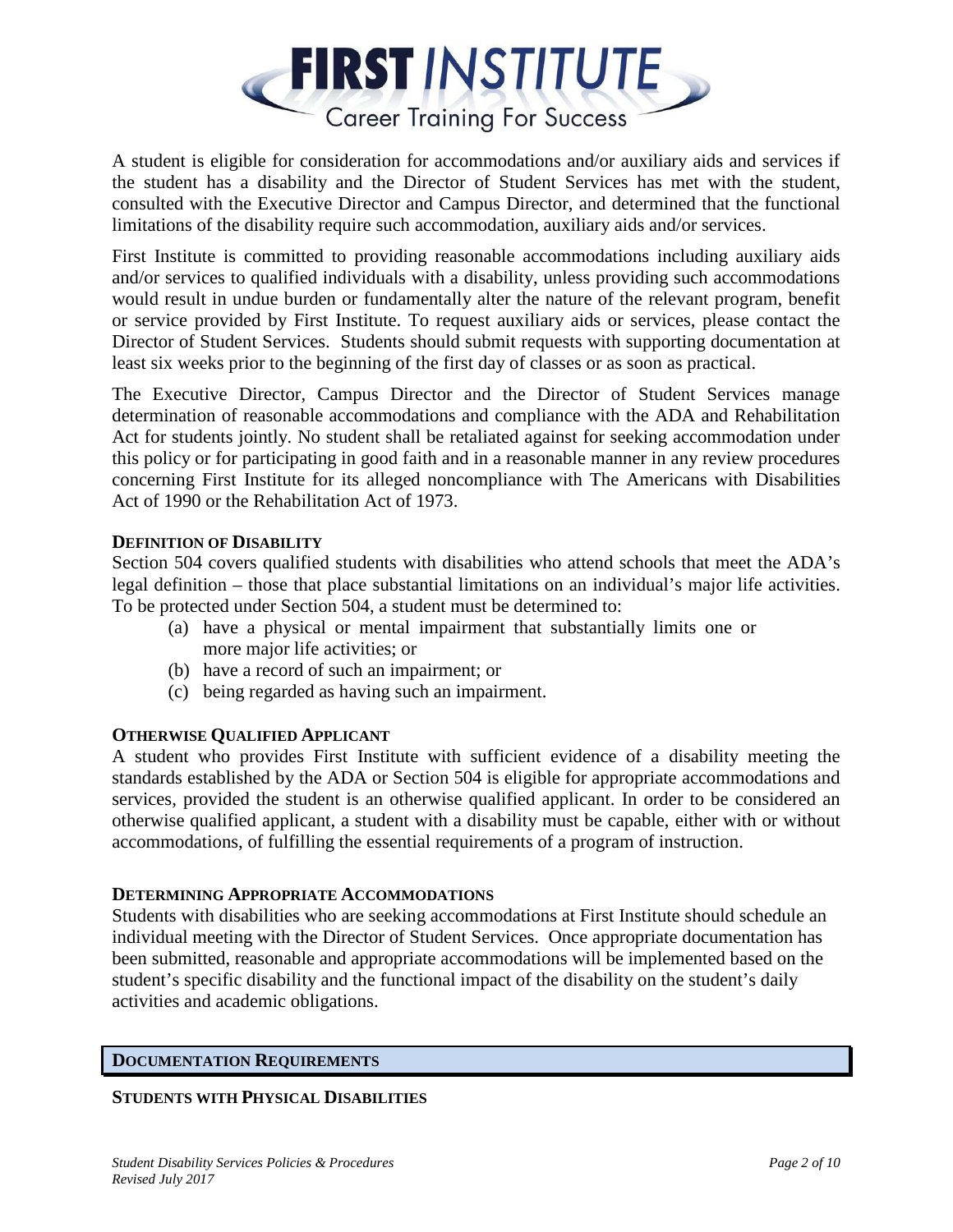

 Documentation of physical disabilities must include a formal diagnosis, current symptoms, and expected duration, as well as present treatment. In addition, the current functional impact of the disability on the student's daily activities and academic performance must be documented so that necessary accommodations can be determined. Forms for appropriate documentation can be obtained from Student Services and should be completed by a qualified professional.

# **STUDENTS WITH PSYCHOLOGICAL DISABILITIES**

Documentation of a psychological disability must include a specific, current psychiatric diagnosis as per the Diagnostic and Statistical Manual-IV (DSM- IV) of the American Psychiatric Association (1994), which indicates the nature, frequency and severity of the symptoms upon which the diagnosis was predicated. Prescribed medications, dosages and schedules that may influence the types of accommodations provided, including any possible side effects, must be documented. Further, documentation must indicate the substantial limitations to major life activities imposed by the psychiatric disability, describe the extent to which these limitations would impact the academic context for which accommodations are being requested, and suggest how the specific effects of the psychiatric disability may be accommodated. Forms for appropriate documentation can be obtained from Student Services and should be completed by a qualified professional.

### **STUDENTS WITH ATTENTION-DEFICIT /HYPERACTIVITY DISORDER**

 Documentation of Attention-Deficit/ Hyperactivity Disorder must be comprehensive. Appropriate forms of assessment may include, but are not limited to: Continuous Performance Tests, ADHD Rating Scales and Clinical Interviews. Present treatment and functional impact of the disability on the student's daily activities and academic performance must also be documented. Forms for appropriate documentation can be obtained from Student Services and should be completed by a qualified professional.

# **STUDENTS WITH LEARNING DISABILITIES**

 Appropriate documentation of learning disabilities must be in the form of a psycho-educational evaluation. This evaluation must have been conducted within the past three years. At the discretion of First Institute, an older evaluation may be accepted if the evaluation was conducted for a student's education. A student's high school Individual Education Plan (IEP) will be considered as acceptable documentation.

 The psycho*-*educational evaluation must be conducted by a qualified professional and must address the following areas:

# **(a) Aptitude:**

An intellectual assessment with all sub-tests and standard scores reported.

### **(b) Achievement:**

 An academic achievement battery with all sub-tests and standard scores reported. Current levels of academic achievement with regard to reading, mathematics, and oral and written language should be addressed.

### **(c) Information Processing:**

An assessment of specific areas of information processing, including short and long term memory, auditory and visual processing, and processing speed.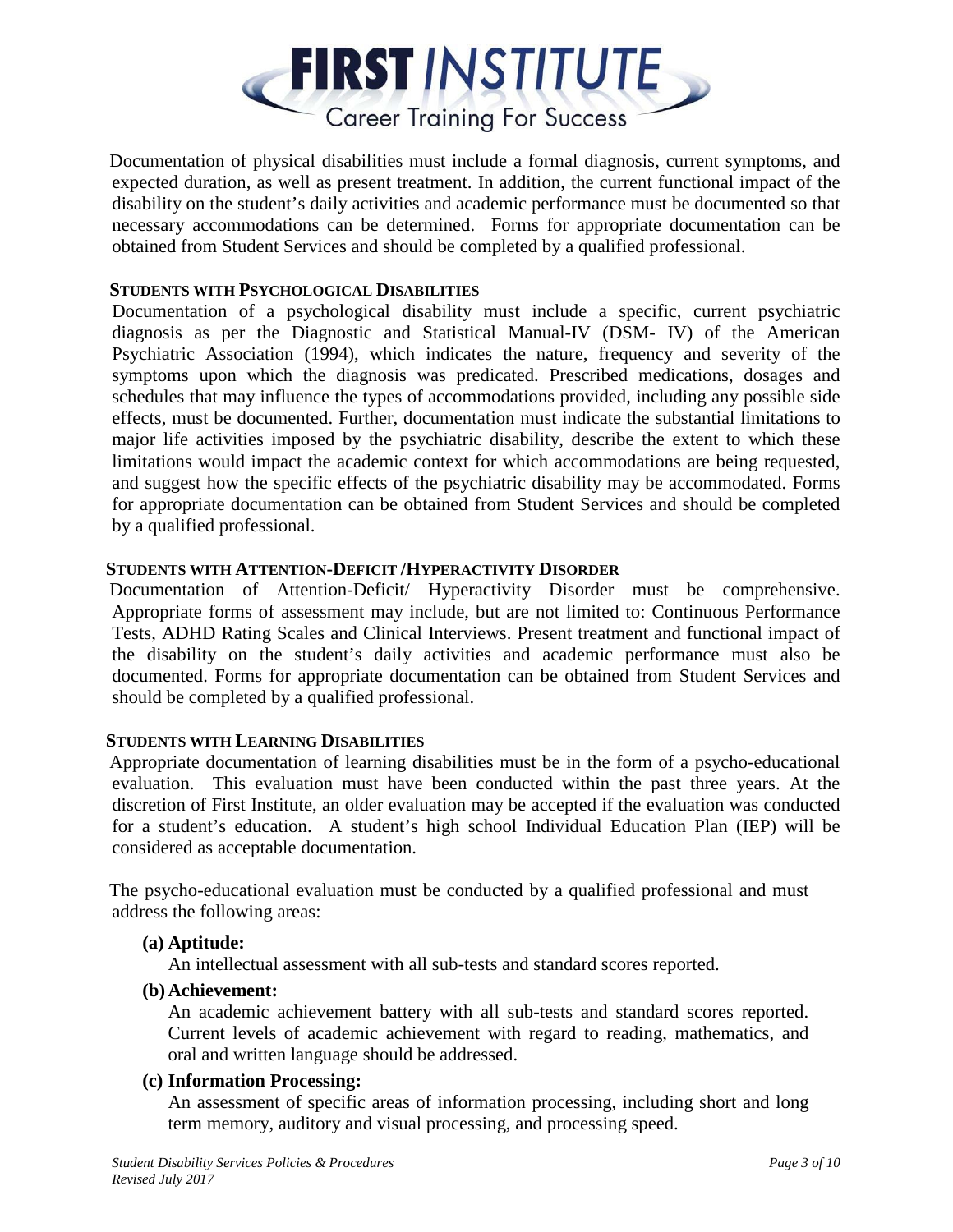

### **DETERMINING APPROPRIATE ACCOMMODATIONS**

Once all documentation has been received by First Institute, the student should schedule an individual meeting with the Director of Student Services to determine reasonable and appropriate accommodations based on the student's specific disability and the functional impact of the disability on the student's daily activities and academic obligations.

### **POSSIBLE ACCOMMODATIONS**

Note-taking Assistance\* Testing Accommodations Sign Language Interpreters\* Taped Textbooks\* Adaptive Technology Use of a Tape Recorder in Class Accessible Parking Adapted Emergency Evacuation Procedures Letters of Support for Instructors

\*Requests for note-takers, interpreters, and books on tape should be received as early as possible (preferably four weeks prior to the date they are needed) in order to avoid a delay in the accommodation.

# **REQUEST FOR INTERPRETERS AND/OR CART SERVICES**

All requests for interpreting or captioning services should be submitted to the Director of Student Services at least four (4) weeks prior to the date the service is needed. In the event that a student is not able to provide such advance notice, all efforts will be made to obtain the required service, but First Institute cannot guarantee that the service will be available. Interpreting services include translation to American Sign Language, and oral interpreters.

First Institute does not directly employ interpreters or captionists, but rather contracts with an outside agency to obtain these services. Therefore, in the event that a student will be absent from class or unable to attend a scheduled event for which interpreting or captioning services have been arranged, the student is asked to notify Student Services as soon as possible. If such services are not cancelled within 48 hours of the scheduled event, First Institute will be unnecessarily charged for the service by the agency contracted.

# **REQUEST FOR NOTE-TAKERS**

Students with disabilities who believe they will need a note-taker in the classroom should present a verbal or written request to the Director of Student Services at least four (4) weeks prior to the need for such services. If the accommodation is approved, First Institute will employ a student worker to take notes on behalf of the student with a disability in the classroom. The student note-taker will be compensated by First Institute for this service.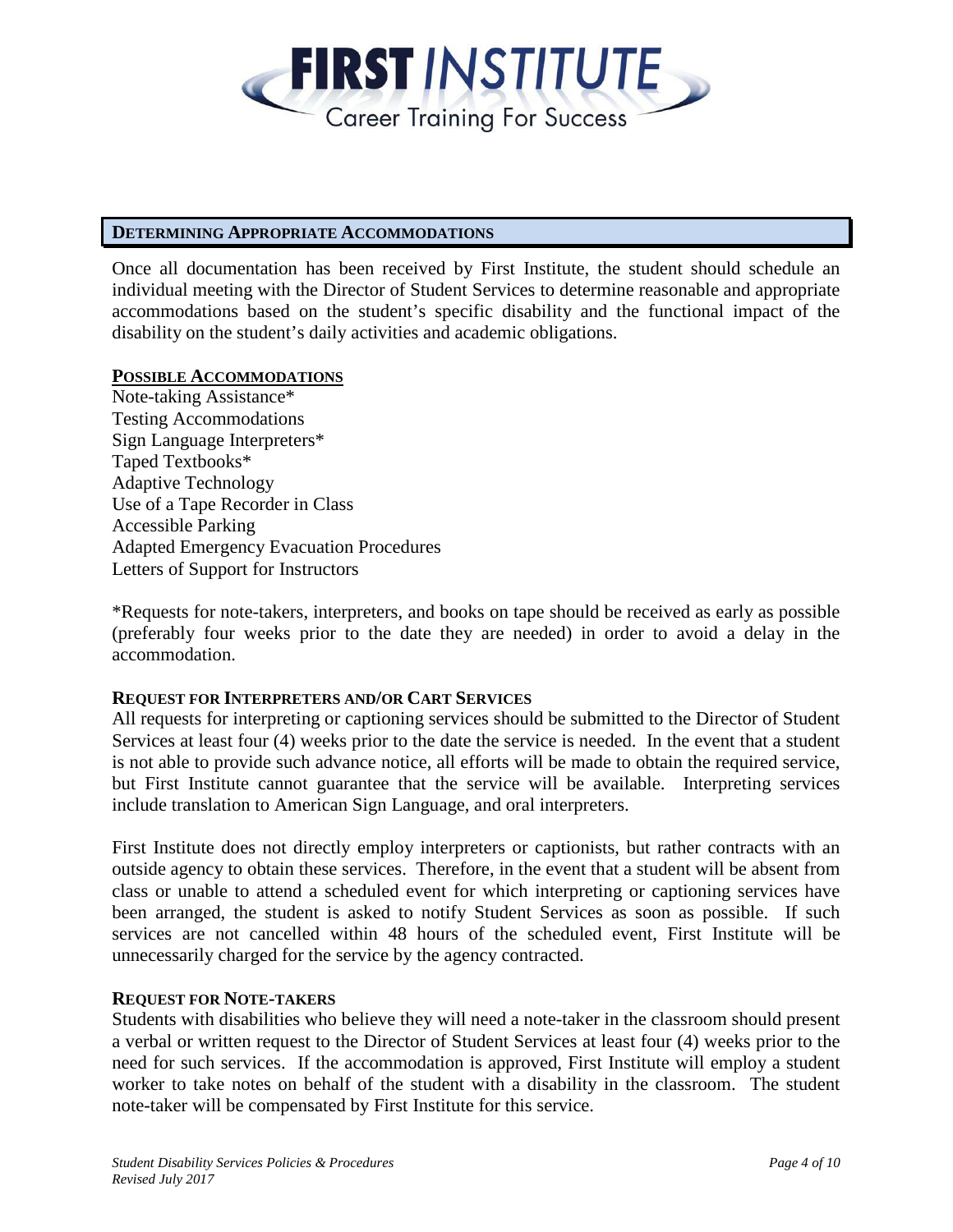

### **TESTING ACCOMMODATIONS**

Students with certain disabilities may be eligible for extended time on exams or an alternative testing location. Students who believe they will require such an accommodation should submit their request to the Director of Student Services. If it is determined that such an accommodation is appropriate, First Institute will provide the student and the student's instructors with a letter of support. The letter of support will outline the student's testing needs for the program. Typically, accommodations concerning extended time on exams will allow the student time and a half to complete the examination. If it is determined that the student would benefit from an alternate, quiet testing area, students with disabilities may make arrangements to complete their exams with Student Services.

### **AUDIO TEXTBOOKS**

Students with disabilities may present a request for books on audio to the Director of Student Services. If the student's request is approved, First Institute will order the audio books that are needed through Recordings for the Blind and Dyslexic (RFB&D), Learning Ally or another source. All fees related to RFB&D's services or other sources will be paid by First Institute. In the event that the requested audio book is not available, First Institute will make every effort to locate the book. If an audio version cannot be located, other options will then be discussed with the student.

### **LETTER OF SUPPORT**

Student Services will provide students who have requested disability accommodations with a letter of support. This letter will inform instructors that the student has documentation of a disability on file in the Student Services office and will provide instructors with accommodations to be provided. Student Services will provide this letter to the instructors for the student.

### **CONFIDENTIALITY**

A student's right to privacy and confidentiality is a high priority at First Institute. The Family Education Rights and Privacy Act (FERPA) is a federal law that protects the privacy of a student's educational records. In accordance with FERPA, First Institute cannot discuss information regarding a student's disability or use of services with parties outside of First Institute (including the student's parents) without prior written consent. The following exceptions, however, do apply:

- Confidential information, such as the student's disability, may be shared in the course of consultation with or referral to other appropriate professionals within First Institute, when the person has a legitimate educational interest.
- For legally mandated audits and investigations.
- When required by court order or subpoena, the specific information requested will be released.
- In extreme situations where immediate harm to self or others may result, the law may require that essential information to be reported to necessary agencies or parties.

### **FILE MAINTENANCE**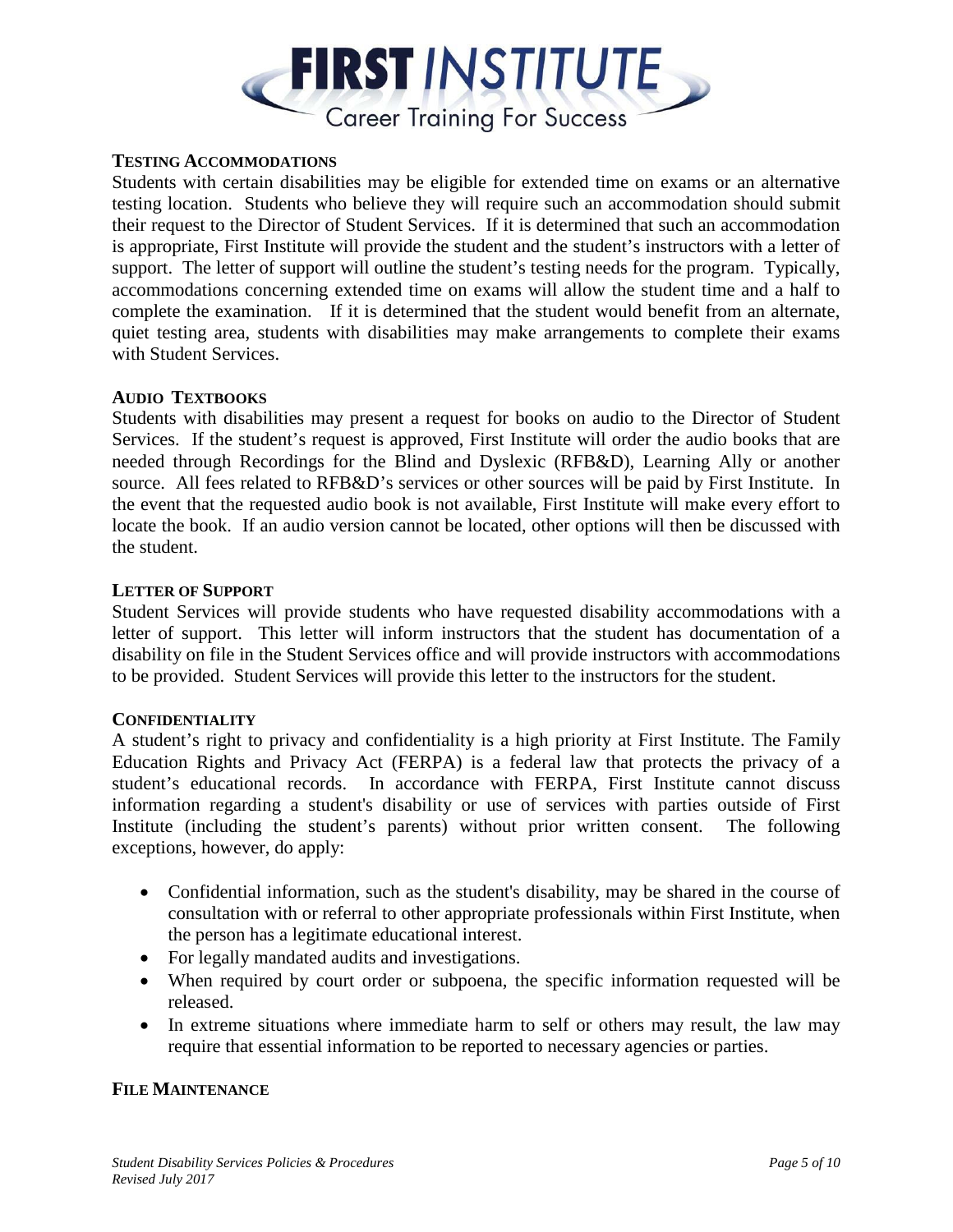

Documentation of a disability is maintained in the Student Services office for five (5) years from the date of last attendance. At the end of the five-year period, all records in the file will be destroyed. For this reason, students are advised to retain personal copies of all disability documentation submitted to First Institute.

# **RIGHTS & RESPONSIBILITIES**

### **STUDENT RIGHTS**

- 1. Students have the right to be evaluated based on the student's ability, not the student's disability. If the student's disability affects the outcome of an evaluation method, the student is entitled to evaluation by an alternate means.
- 2. Students are entitled to an equal opportunity to learn. If the location, delivery system, or instructional methodology limits access, participation in, or ability to benefit, the student has a right to reasonable alterations in those aspects of the course or program to accommodate their disability.
- 3. Students are entitled to an equal opportunity to participate in and benefit from the academic community.
- 4. Students have the right to appeal the institution's decisions concerning accommodations to the Director of Student Services.

# **STUDENT RESPONSIBILITIES**

- 1. Students must self-identify to the Student Services office as a student with a disability needing accommodations at the beginning of the program and provide professional verification of their disability.
- 2. Students have to demonstrate or document how their disability impacts a particular delivery system, instructional method, or evaluation criteria when requesting accommodations and provide a diagnosis of a learning disability with testing and evaluation results to Student Services. A verified disability is a condition:
	- (a) documented by a licensed physician, psychologist, audiologist, speech pathologist, registered nurse, social worker, rehabilitation counselor, physical therapist, corrective therapist, learning disability specialist, or other appropriate professional.
- 3. Students have the same obligation as any student to meet and maintain the institutions academic standards.
- 4. Students have the obligation to consult with the Director of Student Services to determine specific academic accommodations necessary while enrolled in courses at First Institute. Students and the Director of Student Services will meet with their individual instructors to discuss disability-related needs and accommodations.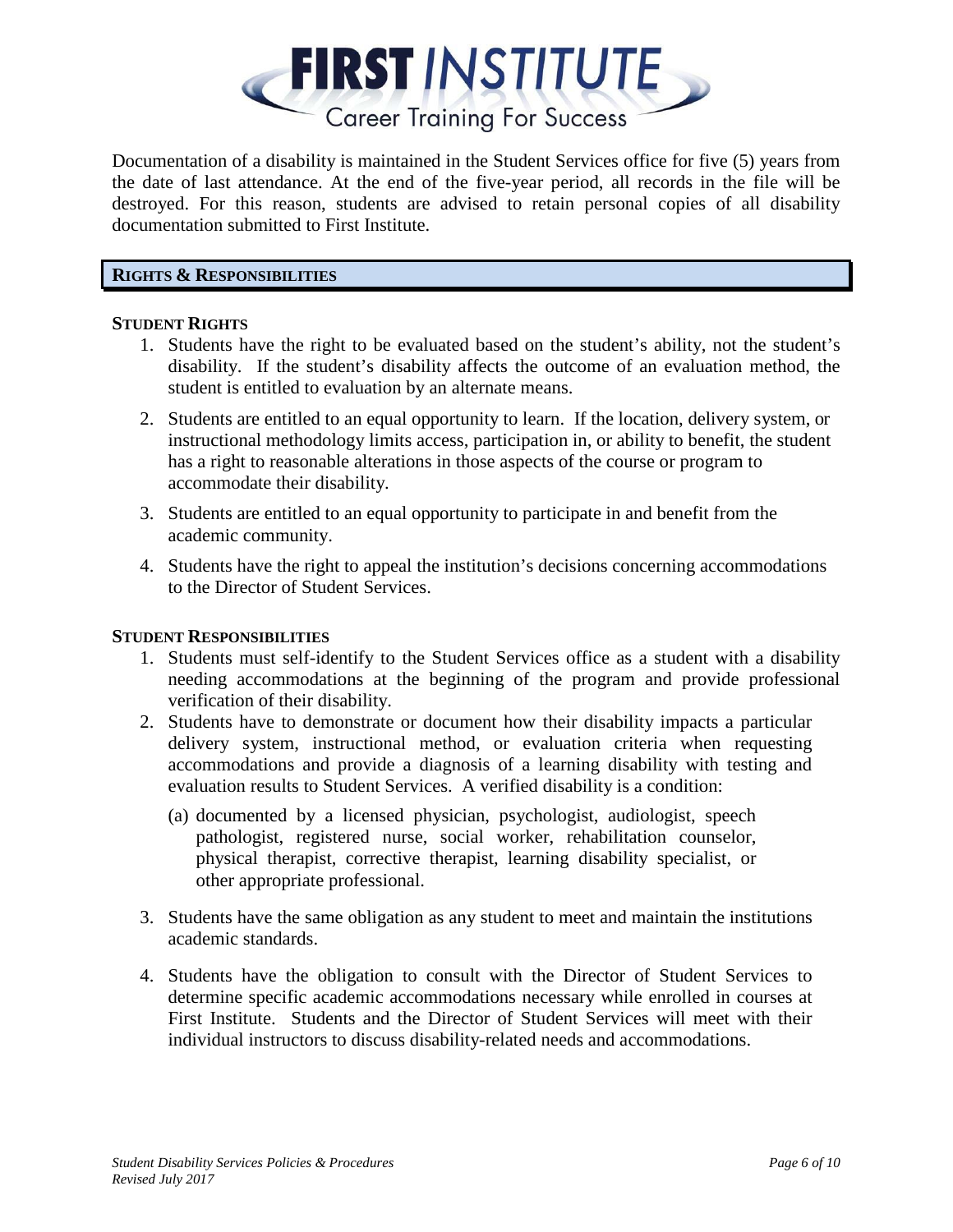

# **FACULTY RIGHTS**

- 1. Faculty members have the right to question a prescribed accommodation if it interferes with the fundamental abilities, skills and/or knowledge required for a course.
- 2. Faculty members have the right to suggest accommodation(s) that do not fundamentally alter the course requirements but do provide the access necessary for the student with a disability.

# **FACULTY RESPONSIBILITIES**

- 1. Faculty members have the responsibility to make reasonable adjustments to the instructional and evaluation method(s) for a course when these have a negative impact on a disability and will cooperate with Student Services in providing the prescribed accommodations and/or support services for the student in a fair and timely manner.
- 2. Faculty members are not responsible for providing any accommodations until the Student Services office provides notification. If a student requests accommodations for a disability and the faculty member has had no notification, the student should be directed to the Director of Student Services.
- 3. Faculty members are responsible for providing the accommodations prescribed by the Director of Student Services and will consult with Student Services if there is any question regarding how to implement the prescribed accommodations.
- 4. Faculty members will respect the confidential nature of a student's disability.

### FIRST INSTITUTE RESPONSIBILITIES

- 1. The Director of Student Services will determine whether or not a student is eligible to receive reasonable accommodations and/or support services.
- 2. First Institute will respect the confidential nature of a student's disability and maintain professional standards.
- 3. The Director of Student Services will prescribe appropriate accommodations and support services on the campus and in the classroom.

### **DISABILITY GRIEVANCE PROCEDURE**

First Institute does not discriminate or permit discrimination by any member of its community against any individual on the basis of race, color, religion, national origin, sex, sexual orientation, gender identity, gender expression, parental status, marital status, age, disability, citizenship, or veteran status in matters of admissions, employment, services or in the educational programs or activities it operates. It is also the policy at First Institute to ensure that no qualified student with a disability (one who has provided documentation of disability and has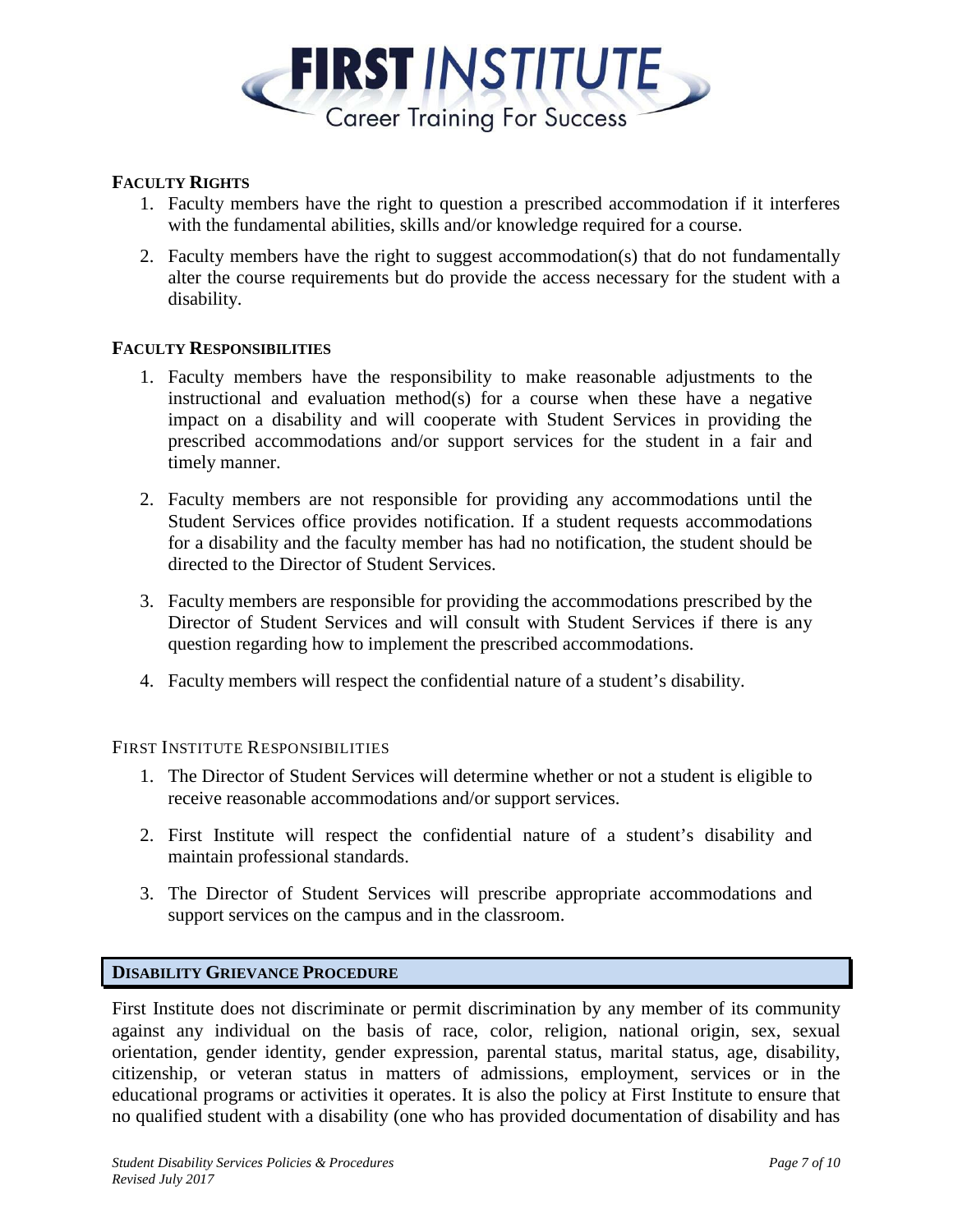

a letter of support from Student Services) is denied the benefits of, excluded from participation in, or otherwise subjected to discrimination in any First Institute program or activity.

If a student believes any First Institute employee has discriminated against him or her because of a disability, he or she has the right to seek a review of such concerns. Students have the option of pursuing a formal grievance. When filing a formal grievance, the student should first present his/her concern in writing to the Director of Student Services.

All reports of discrimination, harassment, and/or retaliation shall be promptly made to the Director of Student Services. The Director of Student Services serves as the Title IX/ADA/504 Coordinator and oversees implementation of the institutions Policy on Disability, Discrimination, Harassment, and Sexual Misconduct.

**Lisa Raap, Director of Student Services & Compliance /Title IX/ADA/504 Coordinator 790 McHenry Avenue Crystal Lake, IL 60014 (815) 459-3500 x 314 Email: [StudentServices@firstinstitute.edu](mailto:StudentServices@firstinstitute.edu)**

Upon receipt of this notice of grievance from the student, the Director of Student Services will undertake a review of the unresolved complaint during which time the Director may request additional documentation of the student's disability. Once all information has been received and reviewed, the Director of Student Services will present the results of this review in writing to the student.

First Institute prohibits discrimination against any individual on the basis of physical or mental disability. This policy extends to all rights, privileges, programs and activities, including employment, admissions, financial assistance, and educational programs. It is also the policy of First Institute to provide reasonable accommodations to persons with disabilities unless such accommodations would impose an undue burden or fundamental alteration to the program in question. The purpose of these procedures is to ensure that all complaints of discrimination based on disability are thoroughly and fairly investigated by the school. First Institute will conduct a fair and impartial investigation of all allegations of discrimination, with due regard for the rights of all parties. Retaliation against any individual who has filed a complaint of discrimination or who has cooperated in the investigation of such a complaint is unlawful and is in violation of this policy.

When a student believes that he or she has been discriminated against on the basis of disability, he or she may file, in writing a formal grievance with the Director of Student Services, who is the institutions compliance officer for Section 504 of the Rehabilitation Act of 1973. The statement should be as specific as possible regarding the actions(s) or inaction(s) that precipitated the grievance: date, place, persons involved, efforts made to settle the matter informally, and the remedy sought.

Where the grievance arises out of a decision made by the Director of Student Services regarding a student's eligibility for academic or other accommodations, the grievance will be forwarded for investigation to the Executive Director. Otherwise, the Director of Student Services shall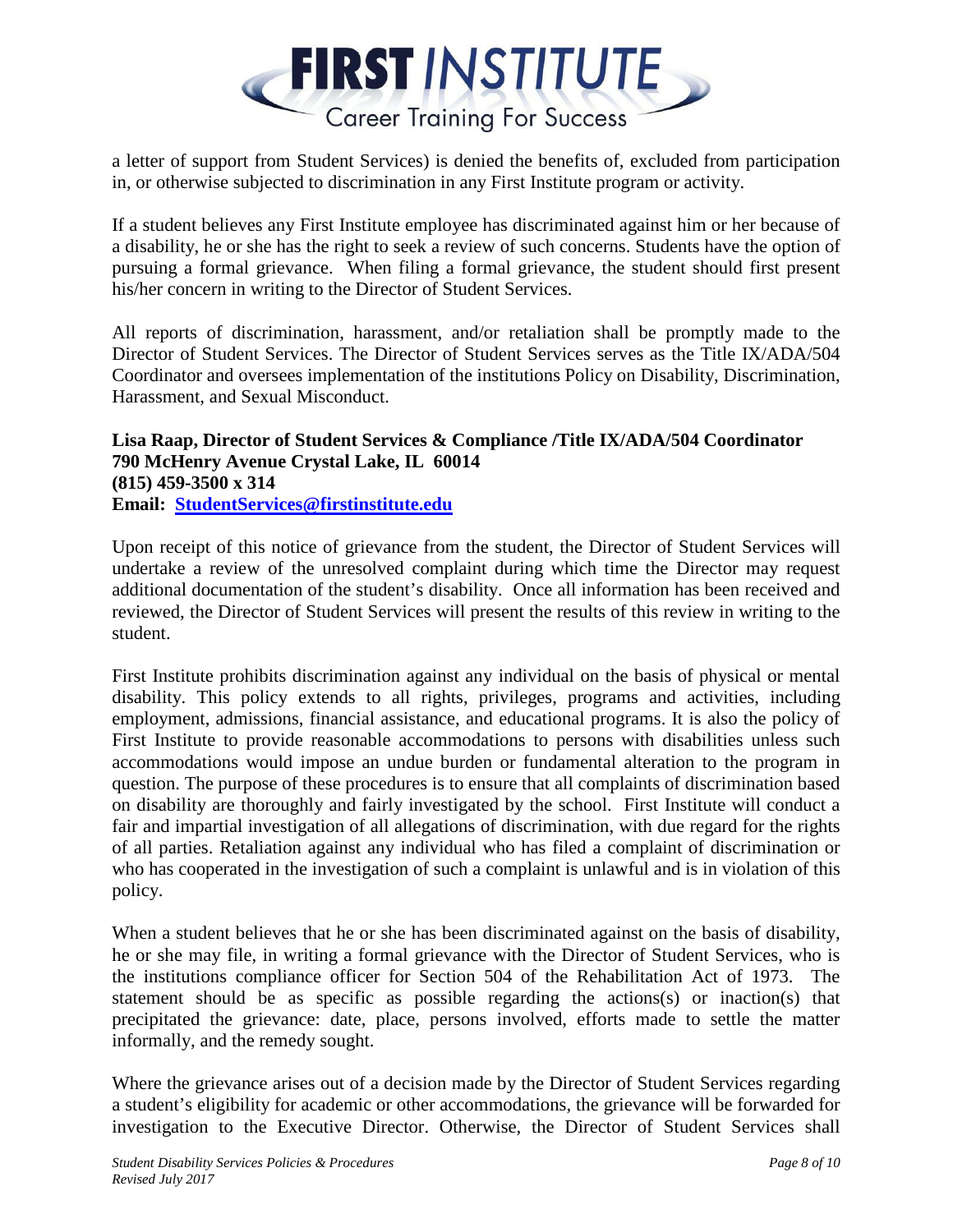

investigate the matters set forth in the written grievance. In conducting an investigation, the investigator may forward a copy of the grievance statement to the persons whose actions (or inactions) are the subject of the grievance, and may request a written response from appropriate individuals. The investigator may also choose to interview witnesses, to meet with concerned parties, to receive oral or written statements, and to make other appropriate inquiries.

After completing the investigation, the Director of Student Services will forward a copy of the report and recommendations to the Campus Director and Executive Director. If the complaint arises out of an academic unit, the report will be forwarded to the Director of Education, unless she/he is the subject of the grievance. If the complaint arises from a nonacademic department, the report will be forwarded to the director of the department, unless she/he is the subject of the grievance.

Within sixty (60) days of the filing of the grievance, the Campus Director will render a decision on the merits of the student's complaint. If resolution is not possible within sixty (60) days, the Campus Director or Director of Student Services shall inform the student of the status of the investigation.

Copies of the decision by the Campus Director will be sent to the student, the Director of Student Services and the Executive Director. A copy may also be sent to the department and/or the persons whose actions (or inactions) are the subject of the grievance, as appropriate.

In the event that the student is not satisfied with the resolution of the grievance, an appeal may be made. The appeal should be filed with the Executive Director, along with all appropriate records for review and disposition. The written appeal should include a brief description of the disputed decision and/or perceived discrimination, reasons why the student believes the decision was in error and a short description of a proposed resolution to the disputed decision. Once all information has been reviewed, the Executive Director will provide a written response regarding the determination to the student within 30 calendar days of the appeal. This response will state the final determination regarding the requested accommodation and/or discrimination and the specific reasons supporting the decision. Copies of the decision will be maintained in the Director of Student Services office.

These procedures shall constitute the grievance procedure mandated by regulations implementing Section 504 of the Rehabilitation Act. Questions about First Institute's Grievance Procedures in cases of alleged disability discrimination should be addressed to the Director of Student Services.

# COMPLAINT PROCEDURES

If a student believes that First Institute is not in compliance, she or he may file a written or online complaint with the Office of Civil Rights at:

**U.S. Department of Education Office for Civil Rights Lyndon Baines Johnson Department of Education Building**